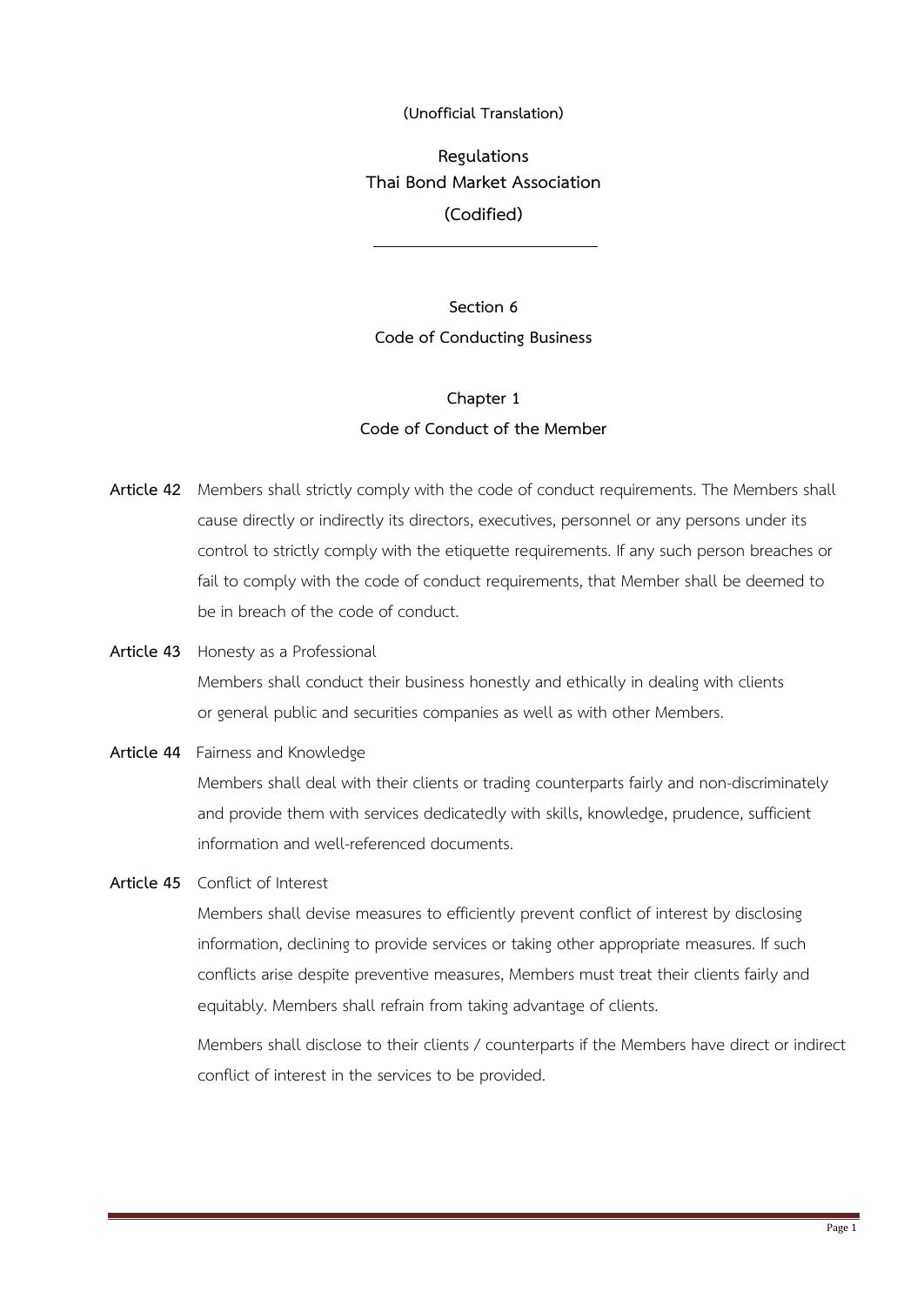#### **Article 46** Independence

Members shall conduct their business independently by not promising to offer nor receive compensation or benefits (bribery) that conflict with the duties of Members, employees or their representatives to their clients in the conduct of business.

**Article 47** Prevention of Illegal Transaction

Members shall be prohibited to assist or encourage any persons to engage in illegal activities that violate securities and securities market laws or to commit dishonest acts involving assets or to engage in any acts endangering the national security or economy, as well as to conceal or take part in embezzlement or disposal of such assets.

#### **Article 48** Responsibilities to Clients

(1) Service agreement and responsibilities to clients.

In preparing service agreements or juristic acts to provide investment details on their service, Members shall provide adequate details on their service principles to clients. Members shall not produce any letters or contracts that cancel or restrict the Members' responsibilities to clients according to applicable laws and regulations of the regulators;

(2) Undertake to provide proper and best prices to clients.

In trading debt instruments for and with clients, Members shall adequately ensure that the executed prices for clients shall be fair, best and proper under the prevailing market situation by considering various factors, such as, liquidity of the market and debt instruments, volume and types of transactions, source and quantity of quoted prices at the time.

(3) Discontinuing of services

Should Members wish to discontinue doing business with any counterparts or clients, Members shall ensure that outstanding tasks are either completely done or smoothly transfer to other companies.

Article **49** Confidential Information of Clients/Counterparts

Members shall keep information relating to clients and counterparts in strict confidence. Members shall not disclose personal information, trading information or financial data of clients/ counterparts obtained by dealing business and such confidential information should not be disclosed to public in normal practice except that the disclosure is done to comply with the law or with consent from involving parties.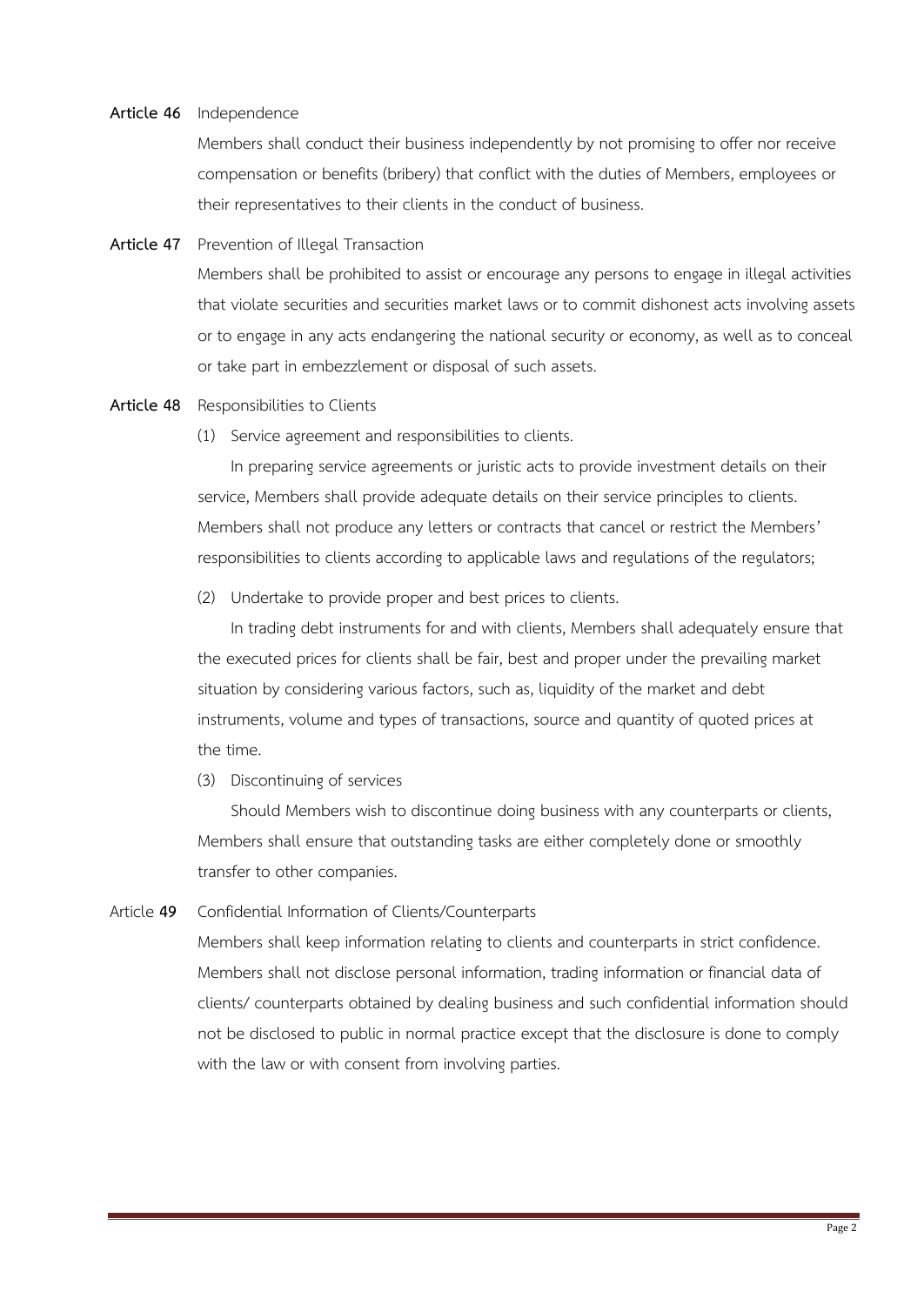#### **Article 50** Business Dealing with Clients/ counterparts

(1) Business dealing

In business dealing, Members shall execute clients/counterparts' orders fairly. When deals are concluded, Members shall immediately act on such agreements.

(2) Control of trading limits

At all times, members shall manage to strictly control bond traders to keep track of their trading value to stay within their responsible trading limits and strictly control and manage associated risks when trading with each client/counterpart.

- **Article 51** Characteristic of Wrongdoing Members shall refrain from wrongdoing in accordance with the regulations prescribed by The Association.
- **Article 52** Communication and Investment Recommendation
	- (1) Members shall assign the personnel to be responsible for contacting and providing recommendation to clients in accordance with rules and regulations prescribed by the SEC and shall supervise such personnel to comply with rules and regulations prescribed by the SEC.
	- (2) In providing recommendations or presentation of information or dissemination of investment information about any debt instruments, Members shall exercise reasonable diligence, knowledge and expertise based on logics and academic explanation. Members shall not provide recommendations or information that may mislead the clients in the material investment facts.
	- (3) Members shall get to know their clients / counterparts by at least preparing documents showing the existence of the clients / counterparts or their authorized personnel who make trading decision, if the clients / counterparts are juristic persons.
	- (4) In communicating with retail clients, Members shall disseminate the information, prepare necessary documents, and provide investment recommendation in accordance with rules and regulations prescribed by the SEC.
- **Article 53** Public Interest Members shall cooperate in any activities of public interests as a matter of priority over their own interests.
- **Article 54** Relationship Towards Business Partners

Members shall refrain from spreading damaging accusation against other Members or engaging in any activities to create division or conflicts among business partners except that such activities engaged or business conducted by the counterparts are deemed to breach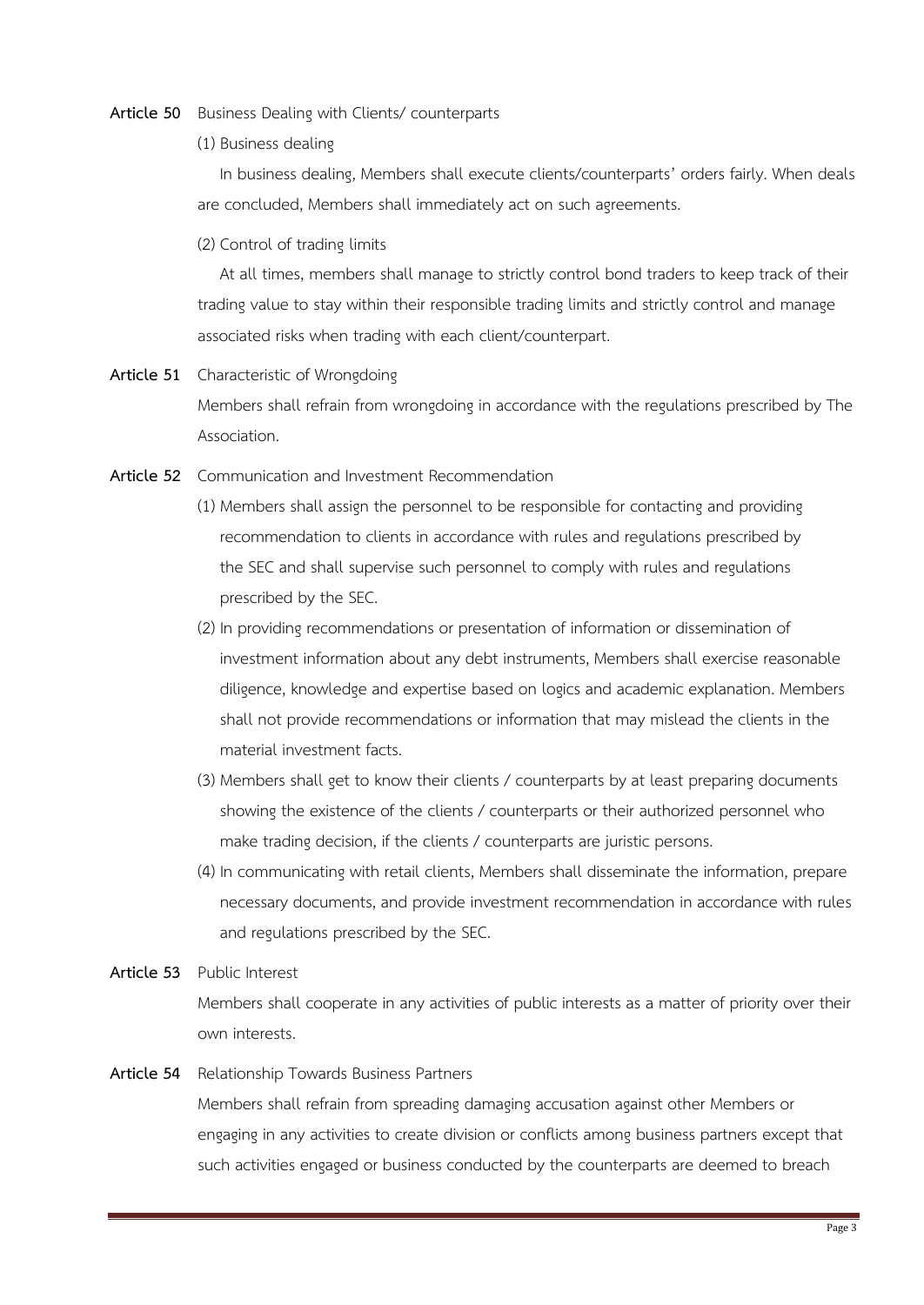the rules and regulation, illegal or against ethics requirement. In such cases the Members shall immediately report the incidents to the regulatory bodies.

## **Article 55** Relationship with the Regulators

(1) Cooperation

Members shall cooperate and provide detailed information to regulators who are authorized to monitor the Members' operations and trading of debt instruments, and investigate complaints made by their counterparts.

(2) Information Disclosure

Members shall inform their regulatory bodies without delay if there is any information on law-violated conduct that qualifies for disclosure.

- **Article 56** Organization structure and Internal Control
	- (1) Organization Chart

Members shall organize and manage their organization to facilitate productivity, strict internal controls, efficient recording of information, and proper measures of protections of accessing departmental confidential information from other departments or unauthorized personnel or Members (Chinese wall). Members should have sufficient and capable human resources in operating business and have operational guidelines that are in accordance with relevant rules and regulations and shall supervise their bond traders to conform to such rules and regulations.

(2) Authorization of Power and Responsibility

Members shall appoint and authorize appropriate management and staff of bond traders to carry out operations on behalf of the company; such appointment and authorization must be made in writing. Members are held accountable for the actions of their authorized management and traders.

(3) Maintenance and Classification of Client's Assets

Members shall maintain and protect client's assets appropriately and classify them clearly.

(4) Control of Client Accounts / Counterparts

Members shall not allow clients to trade beyond their means or account limits. There shall be reviews to determine the proper account limits on regular basis.

**Article 57** Compliance with Laws, Rules and Regulations

(1) Operation in complying with Laws, Rules and Regulations

Member shall operate in accordance with laws, rules or Regulations and shall not take part or assist others to violate laws, rules or Regulations.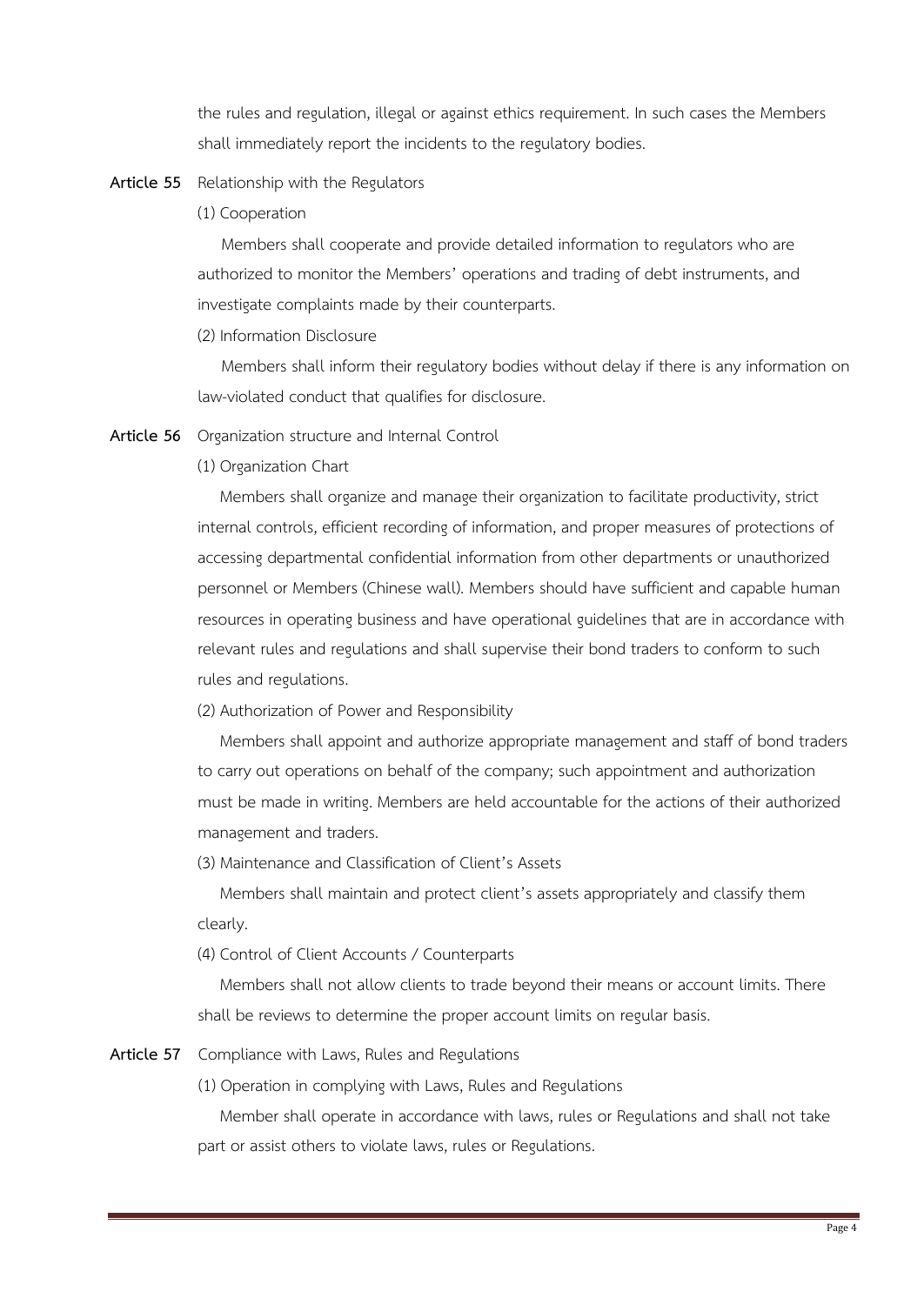## (2) Recording and Collecting Information

Members shall keep sufficient and comprehensive records and shall make them available for examination by regulators.

## (3) Receipt of complaints made by Clients/ Counterparts

Member shall establish procedures on handling complaints from counterparts and clients, and shall notify these parties of the alternatives they have under existing laws and regulations to resolve disputes.

(4) Registration of Debt Securities Traders and Training of code of conduct

Member shall appoint debt instrument traders who have registered with the Association pursuant to the rules and procedures prescribed by the Association, and shall organize training on code of conduct for bond traders on an on-going basis.

(5) Accuracy of Financial Reports

Members shall prepare updated, accurate and complete financial reports as well as disclose or disseminate the financial reports prescribed by the regulatory bodies.

## **Article 58** Financial Stability

(1) Capital Sufficiency

Members shall maintain sufficient capital for conducting business and dealing with risks that may arise from operations.

(2) Liquidity and quality of assets

Members shall ensure that assets earned from the business operation are sufficiently liquid and of good quality.

# **Article 59** Contingency Plan

Members shall establish and implement contingency plans for the treasury operations of both their front and back offices to ensure that these operations will continue with minimal disruption in the event of disaster or crisis. The plan should be reviewed regularly to keep it updated and relevant.

**Article 60** Extraordinary Members shall observe ethics requirement in this sub-section mutatis mutandis; but will be exempted from the provisions of Article 52 and Article 57 (4).

## **Chapter 2**

# **Code of Conduct for Managements and Traders**

**Article 61** The managements and Traders shall observe the same sub ethics requirement for the Members set forth in chapter 1 as well as other related ethics requirement *mutatis mutandis*.